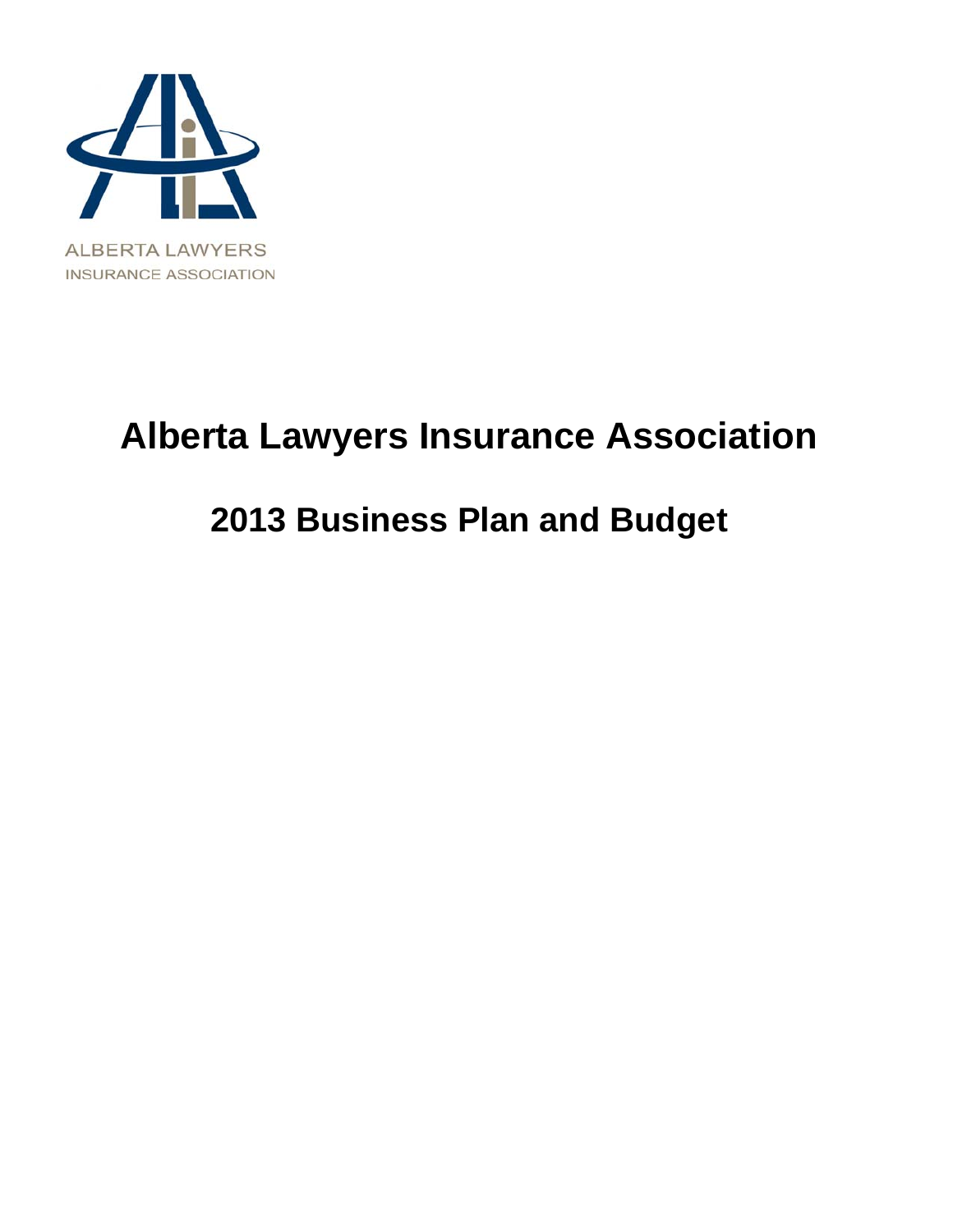## **Table of Contents**

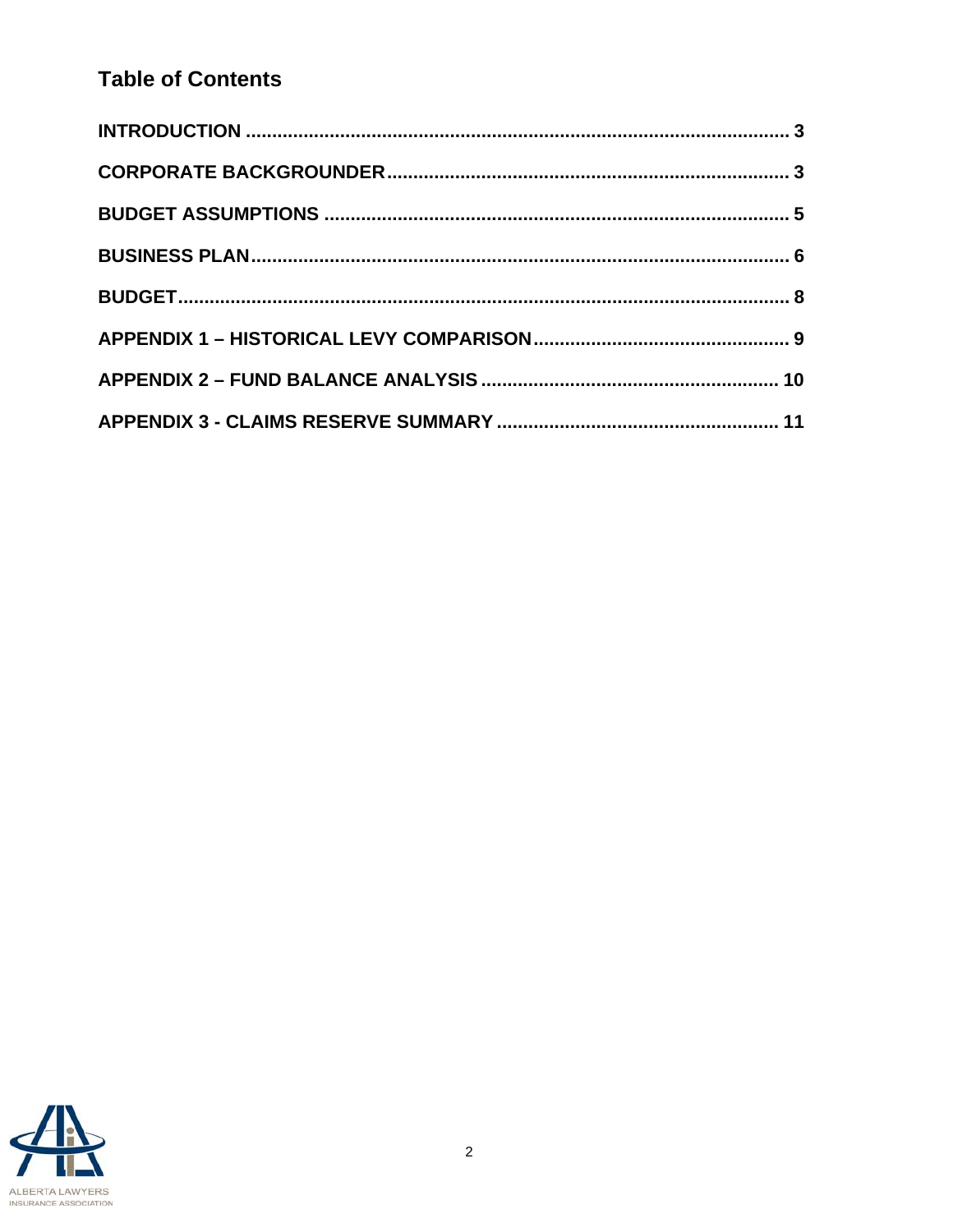## **Introduction**

The 2013 Alberta Lawyers Insurance Association (ALIA) business plan and budget for the period January 1, 2013 to December 31, 2013 is presented below. This is the first budget reflecting the change of fiscal year end from June to December which was approved by the Benchers in June 2012. It was driven by a business plan developed by the Director of Insurance and reviewed by the Executive Leadership Team of the Law Society.

This business plan and budget is presented to the Benchers for their consideration to recommend to the ALIA Board of Directors for their approval. The 2013 budget reflects a levy of \$3,550.

When considering the ALIA budget, it is important to note that there are two major elements to the budget that are difficult to predict and, to a large extent, beyond the direct control of ALIA's management:

1. The provision for claims and related costs

ALIA's actuary provides an estimate of the liability for future potential claims as of the end of each fiscal year. We book an entry in ALIA's accounting records to reflect the estimated liability as determined by the actuary. The amount of this entry depends on the change in the level of the reserve (or liability) from one fiscal period to the next after taking into account claims and costs paid and recoveries during the period (please see Appendix 3 for details of the reserve). The other side of this entry results in an expense on the ALIA income statement. We refer to this expense item as the "provision for claims and related costs". The amount of this expense is directly related to our actuary's assessment of the present value of future claims at year end. This assessment can vary significantly from year to year depending on external factors related to the claims experience of insured lawyers and general economic conditions. We budget for claims expense based on previous years' experience, but this experience can change significantly as the actual fiscal period unfolds.

2. Unrealized gain (loss) on investments

The market value of ALIA's investment portfolio was just over \$107 million at the end of September 2012. The portfolio is professionally managed by an external investment manager (currently Mawer Investment Management Ltd.) in accordance with a Statement of Investment Policies and Goals (SIP&G) as approved by the Benchers of the Law Society. The performance of our investments and compliance with the SIP&G is regularly monitored by Law Society management and the Finance Committee. We record changes in the market value of the portfolio through the fiscal year in our accounting records. The change in value is reflected on ALIA's income statement as "unrealized gain (loss) on investments". We do not budget for this item due to the inherent unpredictability of investment markets.

### **Corporate backgrounder**



ALIA was established in 1988 to manage the professional liability insurance program for the Law Society. As a wholly-owned subsidiary of the Law Society, ALIA operates as a separate financial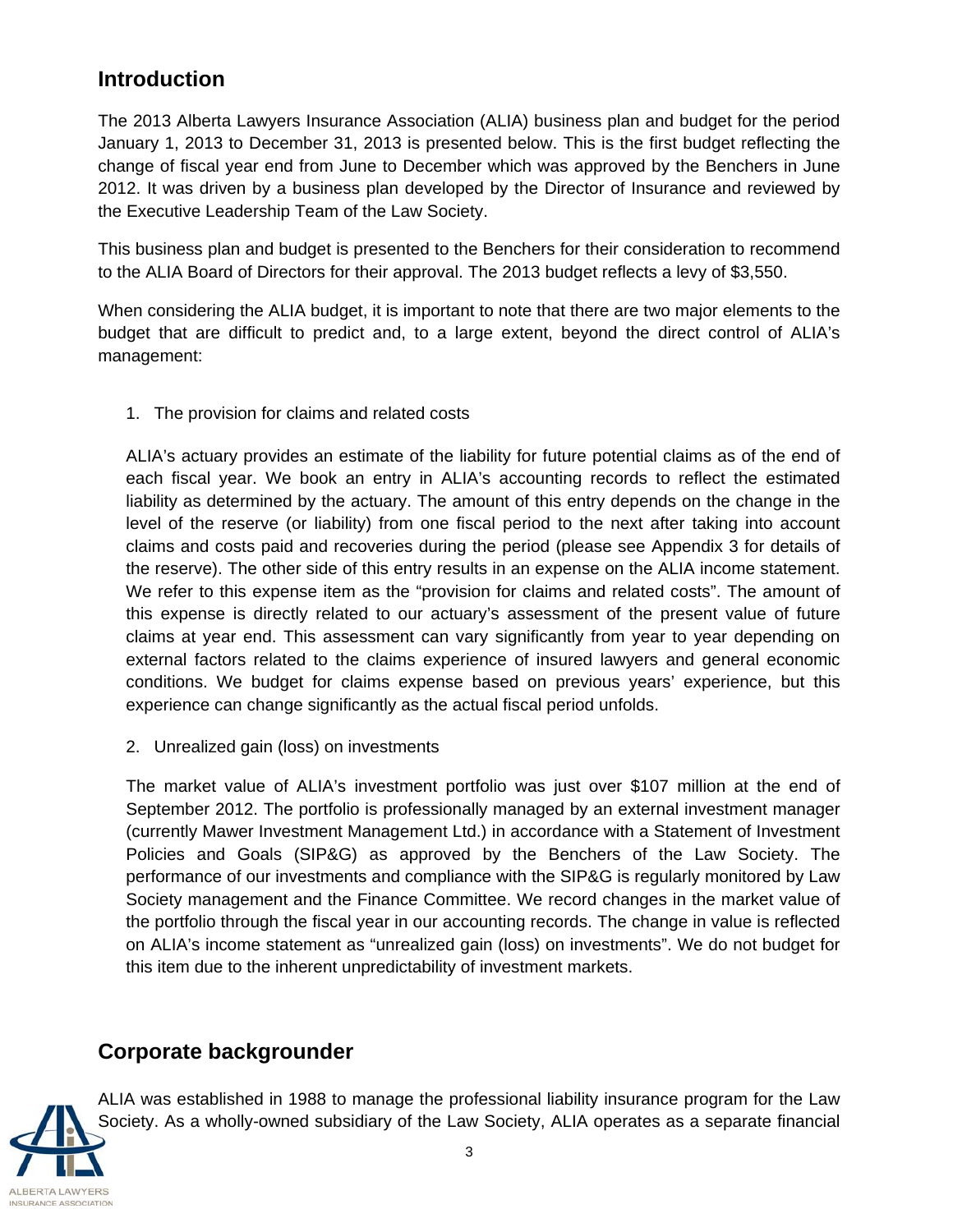entity. ALIA meets the qualifications for a non-profit organization as defined by the Income Tax Act and, as such, is exempt from corporate income taxes.

As a member of the Canadian Lawyers Insurance Association (CLIA), a reciprocal insurance exchange, ALIA handles all claims against insured Alberta lawyers. Under the CLIA policy ALIA has a \$300,000 group deductible per claim. This means that CLIA contributes only to claims exceeding \$300,000.

ALIA recognizes its role within the Law Society and the continual tension between the Law Society's duty to act in the public interest and ALIA's duty to act in the best interest of insured lawyers.

The insurance policy establishes a contract between ALIA, CLIA and insured lawyers. ALIA is an insurance program rather than an insurer; however, sound principles of insurance require the insurer to conduct itself with the utmost good faith in its relationship with insured lawyers. ALIA adheres to this principle. In defending insured lawyers, it is the policy of ALIA to provide a defense to insured lawyers of the highest quality in a cost-effective manner given that we are a self-insured group. When a claim is inevitable, ALIA's objective is a quick and fair settlement. Where liability is likely and damages are an issue, ALIA looks for practical and efficient means to reach resolution.

As noted, ALIA and insured lawyers are bound in contract. ALIA is not bound to members of the public nor does it owe a duty of good faith to the public. However, while not owing a duty of good faith to the public, ALIA recognizes its role within the Law Society and its duty to the public by striving to treat the public with good faith, respect and dignity. In handling claims made by selfrepresented parties, ALIA endeavors to communicate in a fair and timely manner. ALIA ensures that self-represented parties are aware that ALIA does not provide legal advice and that we are the insurer for the lawyer. After a careful review of the matter, we endeavor to resolve the claim as quickly, transparently and fairly as possible whether it be by way of payment of the claim or denial, if appropriate.

ALIA's revenue comes from two distinct sources:

**LBERTA LAWYERS** NSURANCE ASSOCIATION

- 1. *Insurance levies (premiums)* Alberta lawyers in private practice (approximately 5,900) are required to be insured by the ALIA program. The limits of insurance coverage per lawyer are \$1 million per occurrence, with a \$2 million annual limit. Excess coverage is voluntary.
- 2. *Investment income* ALIA has a significant amount of funds under professional management. At the last fiscal year end (June 30, 2012), the market value of these funds was approximately \$100 million. The funds have accumulated over time and are held in reserve to address any current or future claims. Investment of the funds is governed by a Statement of Investment Policies and Goals (SIP&G) as approved by the Benchers. The performance of the investment manager and their compliance with the SIP&G is actively monitored by the Law Society's management and reviewed on a regular basis by the Finance Committee.

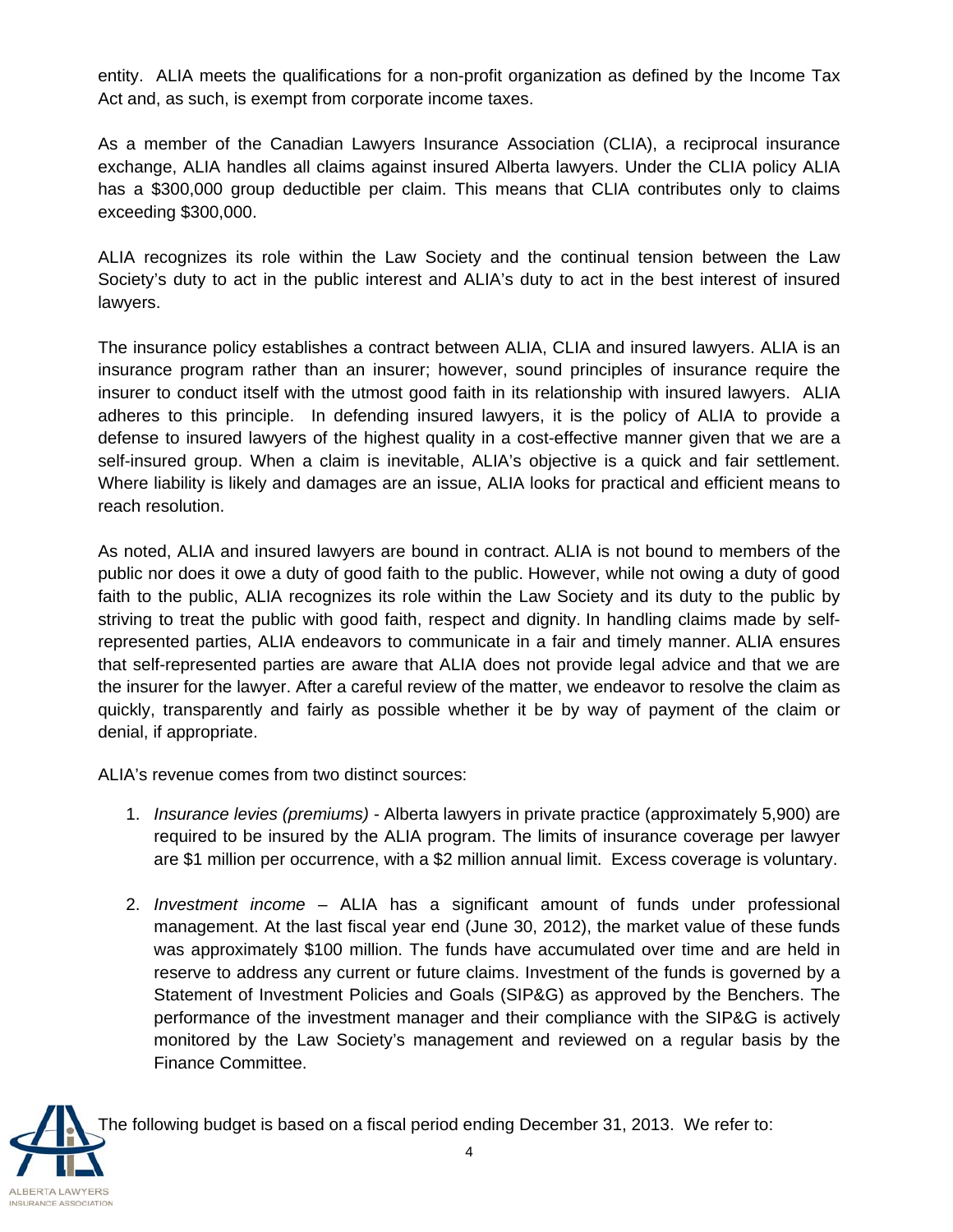- **Budget 2013**, which means the fiscal period beginning January 1, 2013 and ending December 31, 2013;
- **Budget 2012**, which means the six months beginning July 1, 2012 and ending December 31, 2012; and
- **Forecast 2012**, which is our forecast (a combination of actual financial results and our best estimate of revenue and expenses to the end of the current fiscal period) for the six months that began July 1, 2012 and ending December 31, 2012.

## **Budget Assumptions**

- For purposes of estimating revenue from the insurance levy, we have assumed a 1.3% growth in insured lawyers based on historical trends. Budgeted revenue from the annual levy is based on a levy for the July 1, 2013 to June 30, 2014 policy year of \$3,550 per insured lawyer. This levy was recommended by our actuary in his report of October  $3<sup>rd</sup>$ , 2012.
- The budget for investment income is based on advice from our investment manager and reflects an estimated 2.8% income yield on ALIA's portfolio of cash, bonds and equities. The current market value of the investment portfolio of approximately \$106.5 million was used to arrive at this estimate. The budget for investment income also reflects a conservative estimate for potential realized gains that may occur as a result of security sales in the portfolio during the budget year.
- Unrealized gains or losses on changes in the market value of investments have not been budgeted as these amounts are virtually impossible to predict and are, by their nature, non-cash items.
- The premium paid to CLIA for excess insurance coverage is based on the number of insured members as at July  $1<sup>st</sup>$  of each year and the premium rate as provided by CLIA at their April meeting.
- The budget for the provision for claims and related costs is based on estimates provided by our actuary in his Actuarial Valuation Report as of June 30, 2012. The actuary provides a range of scenarios (from "Base" to "High Cost") that are considered by the Insurance Committee to arrive at a recommended insurance levy. We have used an average of these estimates to establish the budget for claims and related costs.

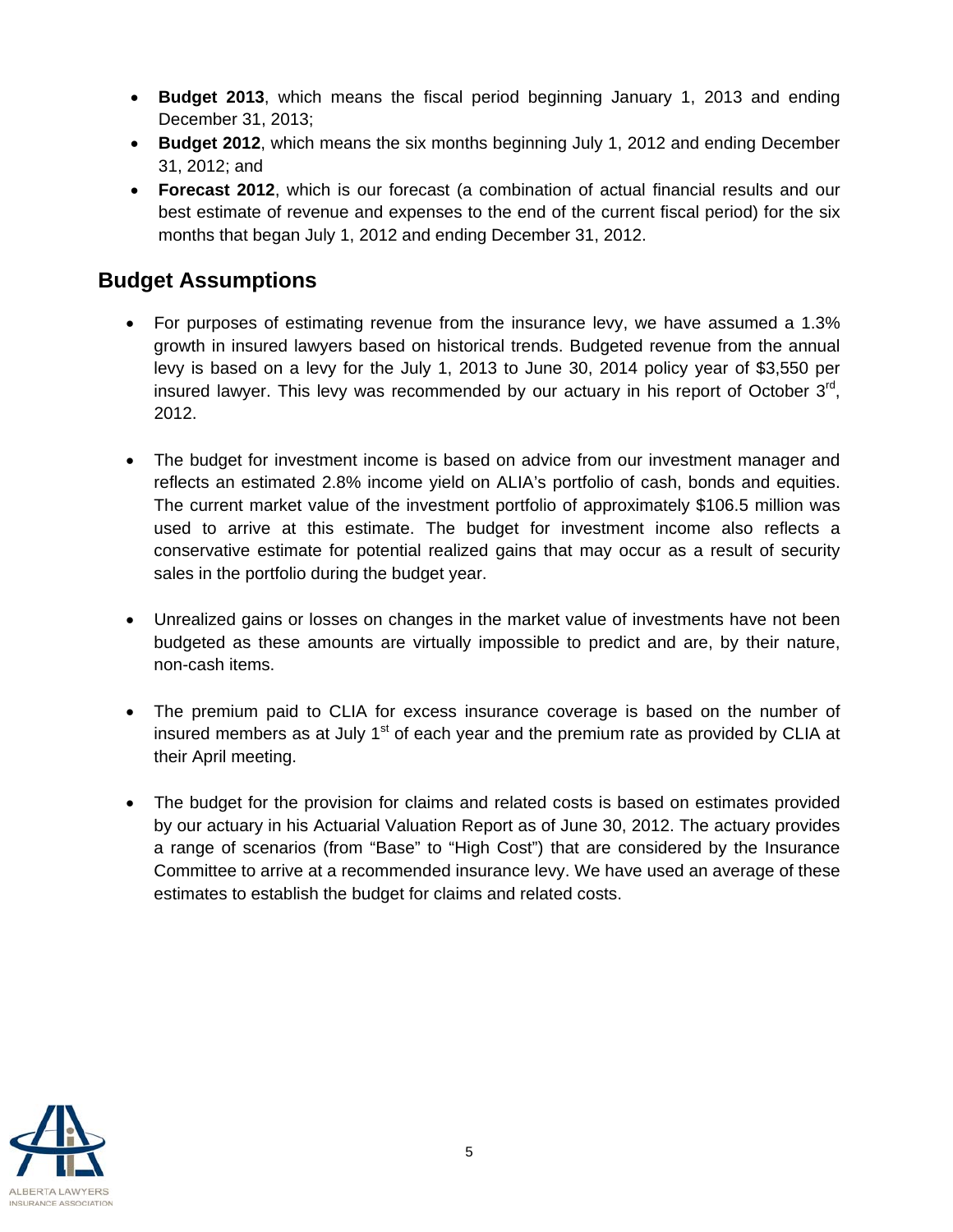## **Business Plan**

This year's budget preparation began with the development of a business plan. This business plan forms the foundation of the budget presented later in this document.

ALIA's overall goal is to operate a model insurance program in a manner that supports the Law Society's vision of being recognized as a model regulator. To that end, ALIA strives to manage claims in a fair, reasonable and timely manner so that insured lawyers are protected if they are liable for negligence and that clients who have suffered a loss due to lawyer negligence are fairly compensated.

#### **Goals:**

- To operate model insurance program that furthers the Law Society's vision of being recognized as a model regulator by managing claims in a fair, reasonable and timely manner so that claimants who have suffered a loss due to the negligence of a lawyer are fairly compensated.
- Ensure that programs are managed in an effective, efficient and financially accountable manner.
- Provide a high level of service.
- Continue to enhance risk assessment management internally as well as in cooperation with the larger corporate initiative regarding risk assessment.
- Continue to evolve business practices/policies/documentation to exceed expectations of operating a model insurance program.
- Continue with the Learning, Excellence, Assessment and Development System (LEADS) claims examiner file audit process to fortify performance management process and drive LEADS into other areas (including defence counsel and the Assurance Fund).
- Continue to develop and recognize the strengths and skills of staff in order to meet our goals and objectives.
- Encourage staff to continue striving toward their goals pursuant to the Enhanced Performance Management program.
- Continue to promote a culture committed to a positive workplace environment.
- Continue to promote collaborative working relationships pan organizationally.
- Work pan organizationally to support and participate in the achievement of the LSA Employee Performance Management Program organization goals.

#### **2013 Initiatives:**

- Continued development of loss prevention initiatives and its role within the organization.
- Continued support of Law Society initiatives including Pro Bono and the Trust Safety project.
- Continuation and enhancement of in-house training seminars and training program.
- Continual improvement of claims management.
- Continued evaluation of business needs and promotion of enhanced business enablement tools.

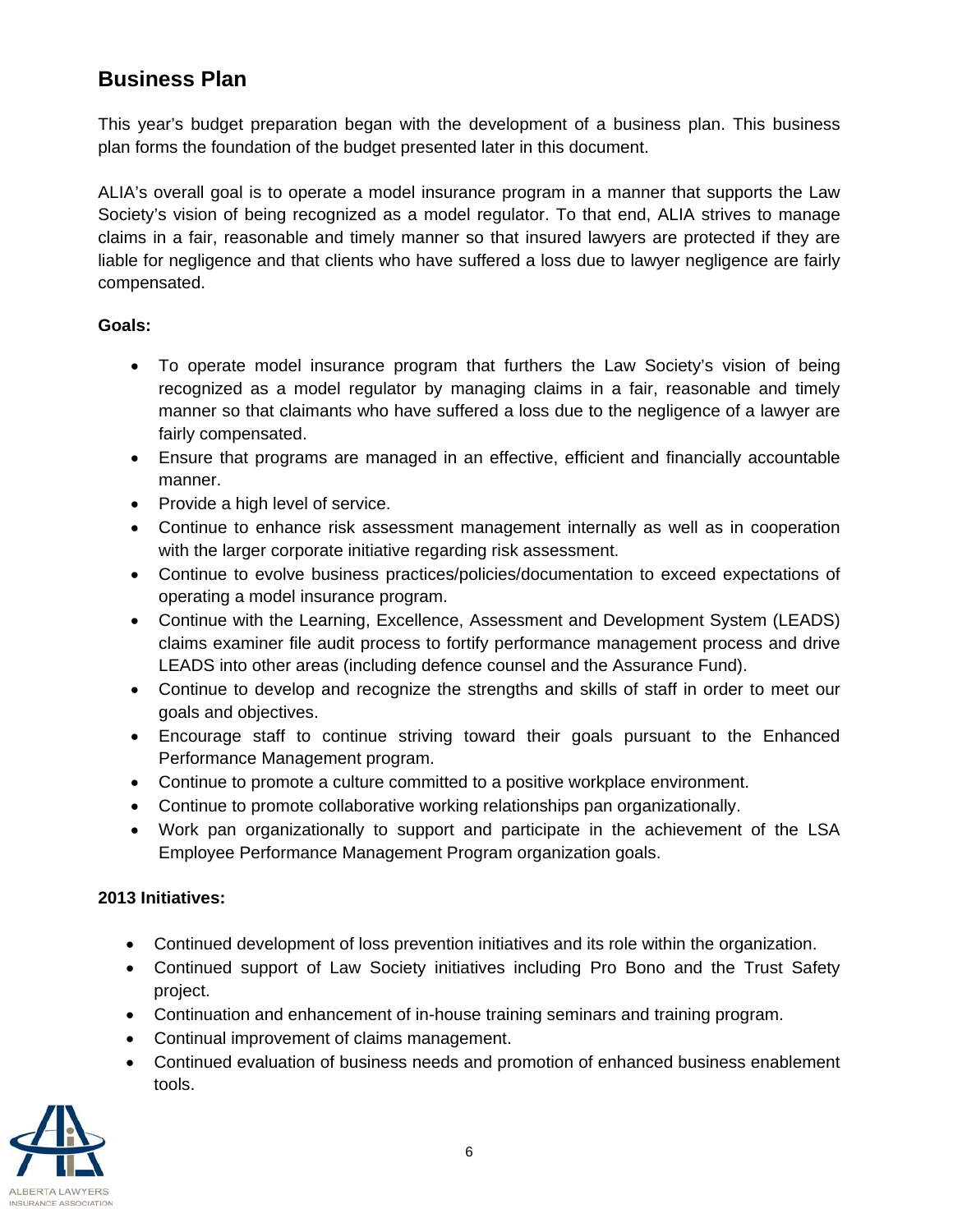- Continued improvements to the LEADS program and further expansion of the LEADS program to Defence Counsel, Assurance Fund Expand and develop LEADS program to Defence Counsel, Assurance Fund.
- Work pan organizationally to identify and articulate services needs of ALIA by promoting collaboration and communication.
- Continue to use enhanced performance program to drive excellence in an effort to achieve the Law Society's strategic plan initiatives.
- Participate pan organizationally in a culture of Project Planning and Project Management.
- Continued focus on the ALIA Customer Service goals and targets.
- Participate and contribute pan organizationally in the MemberPro Upgrade and the MemberPro Enhancements Project.
- Champion the "Line of Sight" organizational goal that all ALIA employees have true understanding of their individual role and how that role contributes to the ALIA and the Law Society vision and mission.

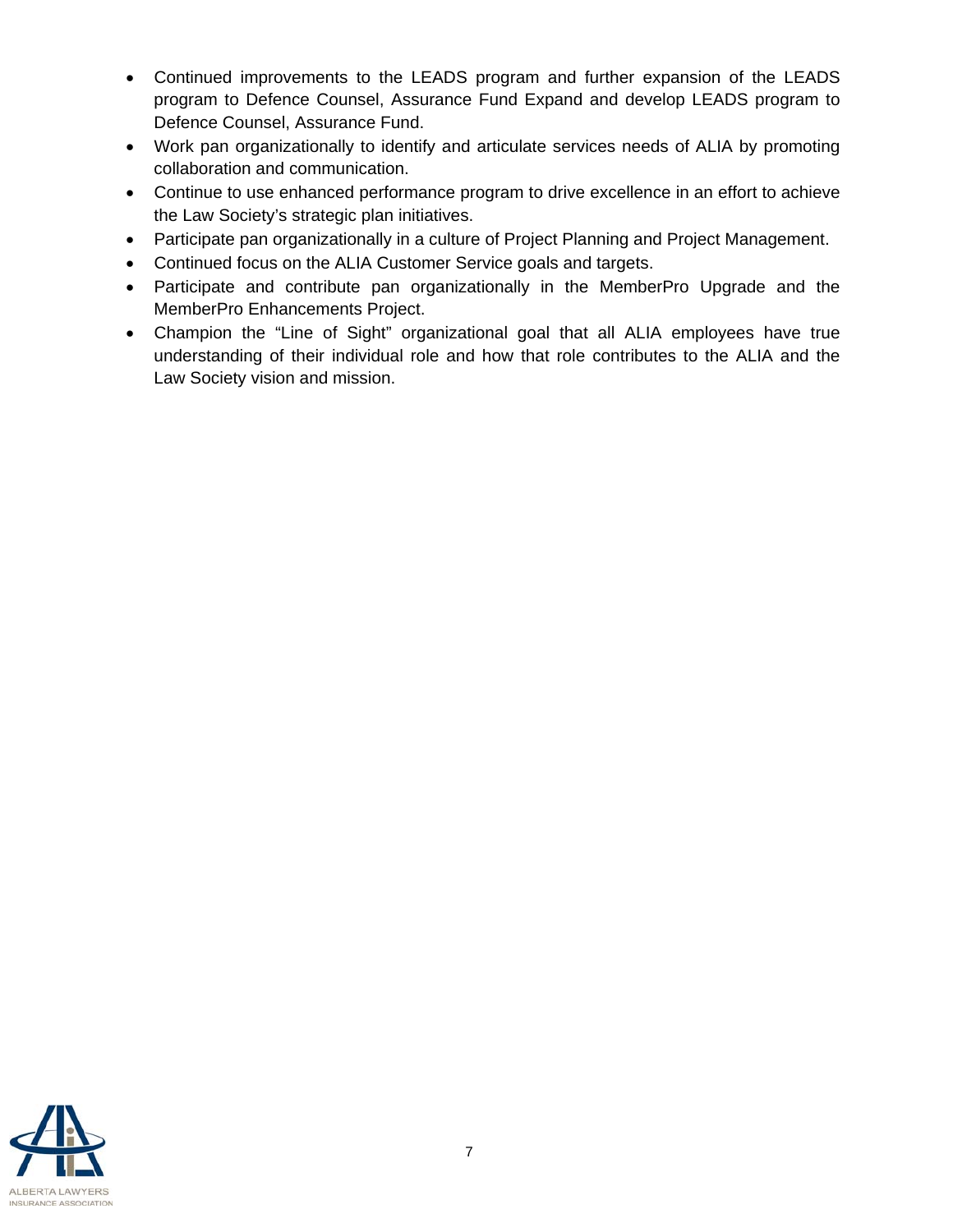## **Budget**

#### **Alberta Lawyers Insurance Association Budget** For the Twelve Months Ending December 31, 2013  $(000s)$

|                                        | 2013<br><b>Budget</b><br>(12 months) |              | <b>June 2012</b><br><b>Budget</b><br>(12 months) |              | Variance<br>2013 Budget vs<br>June 2012 Budget |            |    | 2012<br><b>Stub Budget</b><br>(6 months) |  | 2012<br><b>Forecast</b><br>(6 months) |  |
|----------------------------------------|--------------------------------------|--------------|--------------------------------------------------|--------------|------------------------------------------------|------------|----|------------------------------------------|--|---------------------------------------|--|
| Revenue                                |                                      |              |                                                  |              |                                                |            |    |                                          |  |                                       |  |
| Annual levy                            | \$                                   | 20,820 \$    |                                                  | 19,108 \$    |                                                | $1,712$ \$ |    | $10,225$ \$                              |  | 10,122                                |  |
| Investment income                      |                                      | 4,460        |                                                  | 4,520        |                                                | 60)        |    | 2,525                                    |  | 3,660                                 |  |
|                                        |                                      | 25,280       |                                                  | 23,628       |                                                | 1,652      |    | 12,750                                   |  | 13,782                                |  |
| <b>Expenses</b>                        |                                      |              |                                                  |              |                                                |            |    |                                          |  |                                       |  |
| Provision for claims and related costs |                                      | 18,000       |                                                  | 17,300       |                                                | (700)      |    | 8,500                                    |  | 9,500                                 |  |
| Premium paid to CLIA                   |                                      | 5,021        |                                                  | 4,436        |                                                | (585)      |    | 2,423                                    |  | 2,423                                 |  |
| Salaries and contract costs            |                                      | 1,965        |                                                  | 1,974        |                                                | 9          |    | 970                                      |  | 836                                   |  |
| Management fee                         |                                      | 1,656        |                                                  | 1,326        |                                                | (330)      |    | 678                                      |  | 678                                   |  |
| <b>Professional fees</b>               |                                      | 92           |                                                  | 80           |                                                | (12)       |    | 60                                       |  | 60                                    |  |
| Investment counsel fees                |                                      | 264          |                                                  | 250          |                                                | (14)       |    | 125                                      |  | 132                                   |  |
| Administration                         |                                      | 137          |                                                  | 134          |                                                | (3)        |    | 80                                       |  | 91                                    |  |
| Amortization                           |                                      | 15           |                                                  | 27           |                                                | 12         |    | 7                                        |  | 7                                     |  |
| Loss prevention                        |                                      | 20           |                                                  | 18           |                                                | (2)        |    | 8                                        |  | 8                                     |  |
|                                        |                                      | 27,169       |                                                  | 25,544       |                                                | (1,624)    |    | 12,851                                   |  | 13,735                                |  |
| Net income (loss) for the period       | \$                                   | $1,889$ ) \$ |                                                  | $(1,916)$ \$ |                                                | 27         | \$ | $(101)$ \$                               |  | 47                                    |  |

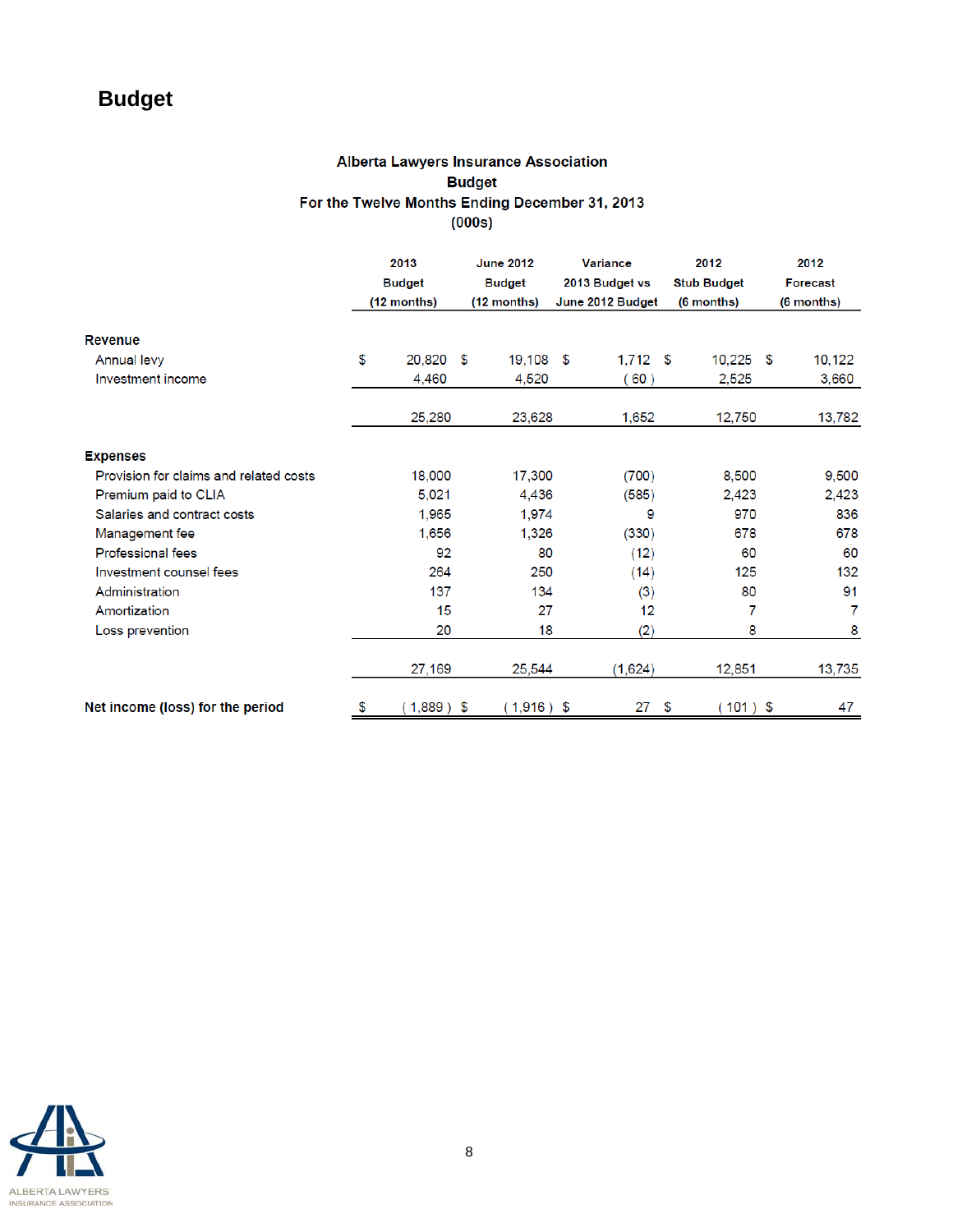## **Appendix 1 – Historical Levy Comparison**

The Alberta Lawyers Insurance Association For the Year Jampson Budget<br>For the Year January 1, 2013 - December 31, 2013

## **LEVY HISTORY**



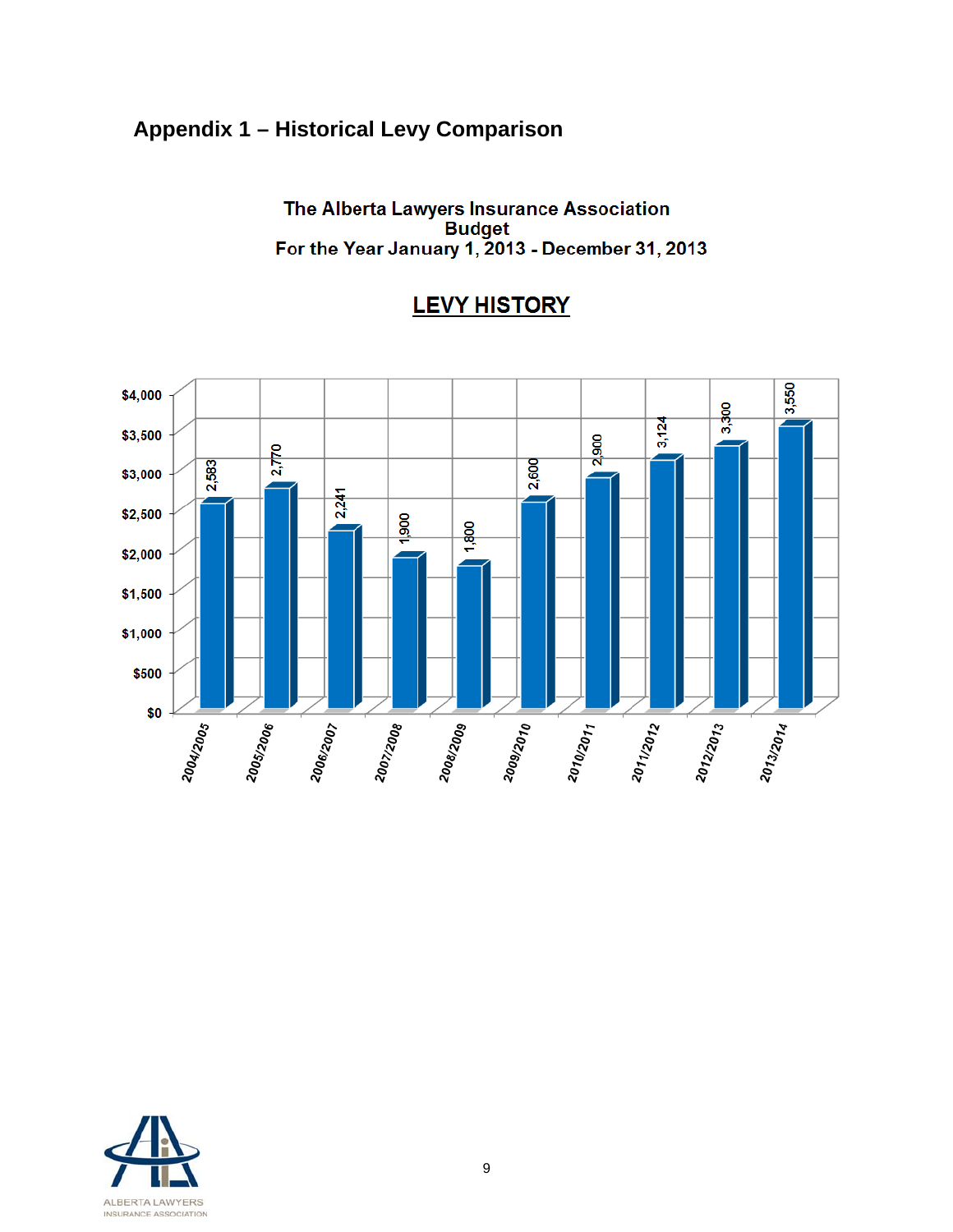## **Appendix 2 – Fund Balance Analysis**

#### **Alberta Lawyers Insurance Association Accumulated Surplus Analysis**  $(000s)$

| Actual balance at June 30, 2012              |    | \$32,473  |
|----------------------------------------------|----|-----------|
| Forecast net income to December 31, 2012     | -5 | 47        |
| Forecast balance at December 31, 2012        |    | \$32,520  |
| Budgeted net loss to December 31, 2013       |    | \$(1,889) |
| <b>Budgeted balance at December 31, 2013</b> |    | 30,631    |

Note:

Accumulated Surplus, also known as Net Assets or Retained Earnings, is the difference between Assets and Liabilities and represents the residual equity in ALIA available to pay future claims.

Based on the advice and analysis of ALIA's actuary, the recommended minimum accumulated surplus is \$28.5 million.